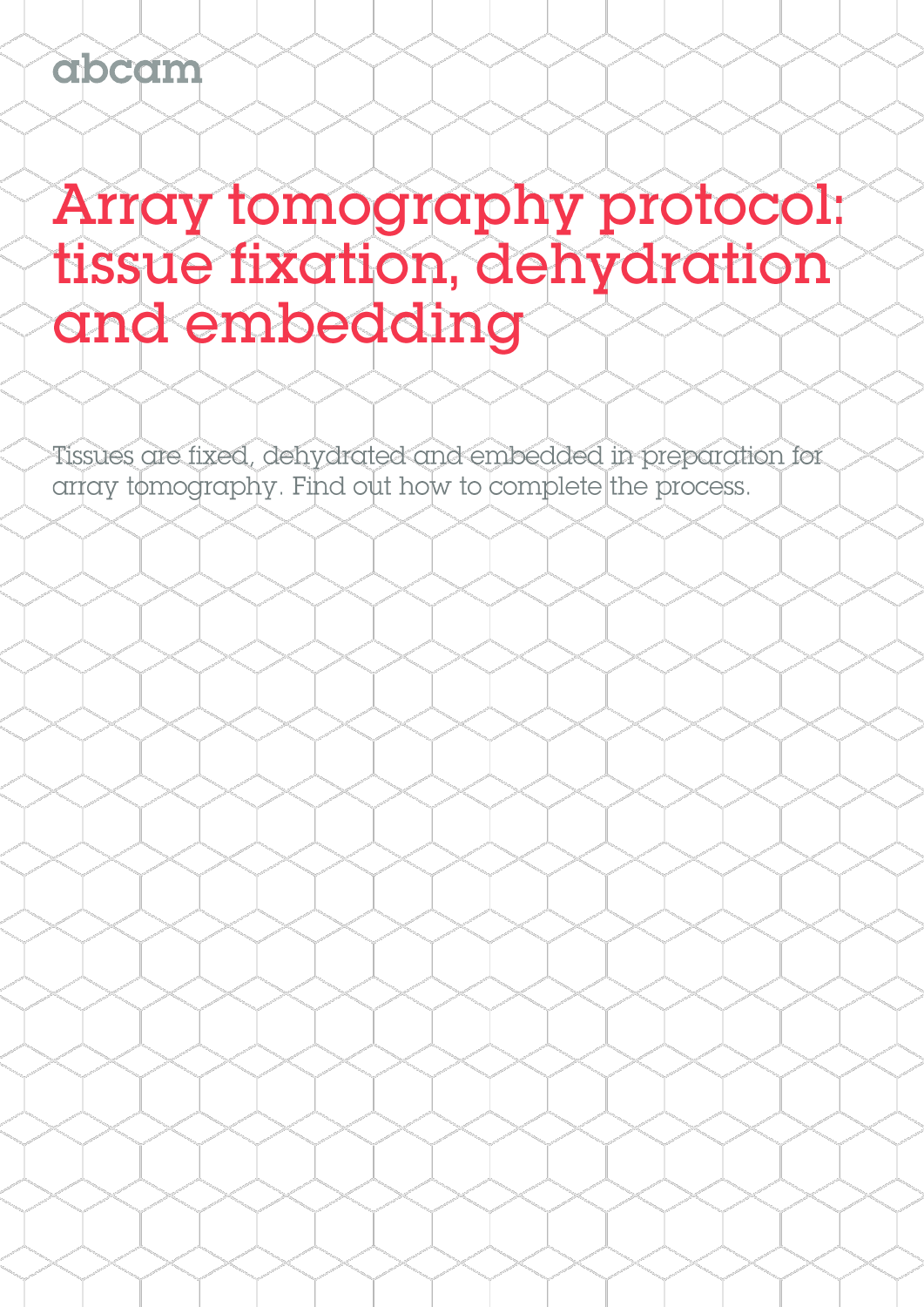## gbcgm

Array tomography protocol: tissue fixation, dehydration and embedding



Tissue fixation immobilizes antigens while preserving molecular architecture. Once fixed, tissue is dehydrated using ethanol and the water is replaced with an acrylic resin suitable for ultra-thin sectioning and repeated immunostaining.

### **Fixation**

Tissue can be processed on the bench or using a microwave. The fixative should be prepared on the same day and kept at room temperature.

- 1. Dissect out the brain and put into a 35 mm Petri dish containing fixative solution.
- 2. Isolate the region of interest.
- 3. Transfer the tissue into a 20 ml scintillation vial with fixative solution.

*If using a microwave, use approximately 1 ml of fixative per vial, or just enough to cover the tissue. Excessive volume will cause overheating.* 

- 4. Microwave
	- I. Microwave for 1 min at 100–150 W, stand for 1 min then microwave again for 1 min at 100–150 W.

*After microwaving check the glass vial for overheating. If solutions are getting too warm (>37°C), decrease the amount of liquid added.* 

- II. Microwave three times using a cycle of 20 seconds on 20 seconds off - 20 seconds on at 350-400 W.
- III. Incubate the tissue in fixative at room temperature for 2–3 h.
- 5. Bench
	- I. If a microwave is not available, fix first at room temperature for 2–3 h and then leave overnight at 4°C. The volume of fixative isn't important for bench top processing, provided it covers the tissue.

### **Dehydration and embedding**

Tissue can be processed on the bench or using a microwave.

- 1. Wash the tissue twice in wash buffer for 5 min each at 4°C.
- 2. Transfer the tissue into a 100 mm Petri dish, cover with wash buffer and dissect into smaller pieces (<1 mm in at least one dimension).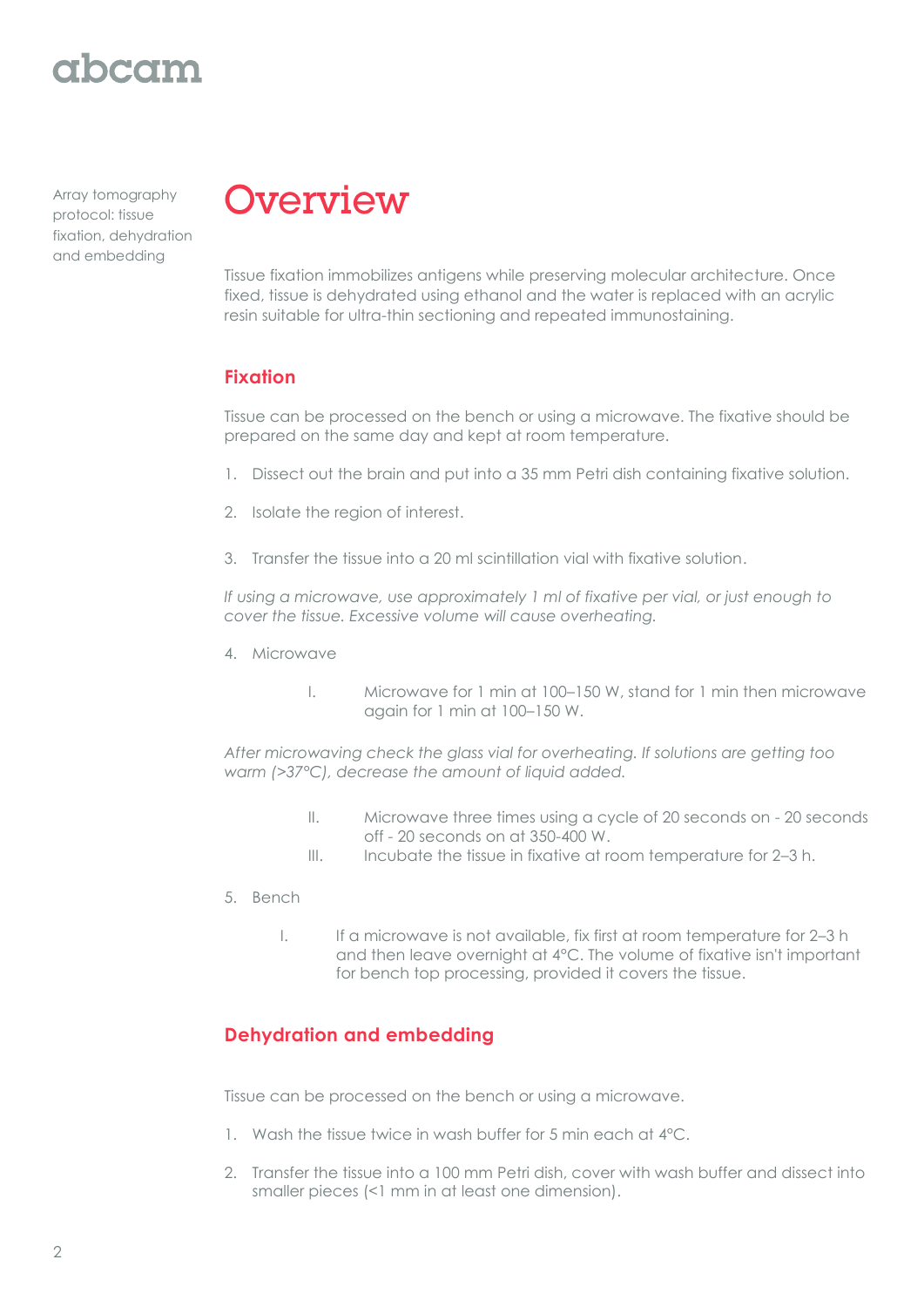- 3. Return the tissue to the 20 ml scintillation vial and wash twice in wash buffer, for 15 minutes each at 4°C.
- 4. Microwave
	- I. Replace the wash buffer with  $50\%$  ethanol at  $4^{\circ}$ C and microwave samples for 45 s at 350 W.

*If using a microwave, use approximately 1 ml of liquid per vial, or just enough to cover the tissue. Excessive liquid volume will cause overheating.* 

> II. Replace the 50% ethanol with 70% ethanol at 4°C and microwave for 45 s at 350 W.

*Stop here if processing samples with GFP or other fluorescent proteins (see below).* 

- III. Replace the 70% ethanol with 95% ethanol at  $4^{\circ}$ C and microwave for 45 s at 350 W.
- IV. Replace the 95% ethanol with 100% ethanol at 4°C and microwave for 45 s at 350 W.
- V. Replace the 100% ethanol with 100% ethanol:LR White resin (1:1 mixture) at 4°C . Microwave for 45 s at 350 W.
- VI. Replace the 100% ethanol:LR White resin (1:1 mixture) with 100% LR White resin at 4°C and microwave for 45 s at 350 W. Repeat twice more with fresh resin.

*For preservation of GFP fluorescence omit the 95% and 100% ethanol steps. Instead, add 70% ethanol again and then place samples into a mixture of 70% ethanol:LR White resin (1:3; if it turns cloudy add one to two extra drops of LR White resin) and microwave for 45 s at 350W. Replace with 100% LR White resin and microwave for 45 s at 350 W; repeat this twice more.* 

- 5. Bench
- I. If a microwave isn't available, perform steps 4.1 to 4.6 by incubating in the indicated solutions for 5 minutes at 4oC.
- 6. Replace with fresh 100% LR White resin and leave overnight at 4°C.

*At this point, if needed, the sample can be left for several days at 4°C in LR White resin.* 

- 7. Using a fine paintbrush, place tissue pieces at the bottom of gelatin capsules (paper labels can also be added inside the capsule, Figure 1). Fill to the rim with 100% LR White resin.
- 8. Close the capsules securely and place into a capsule mold.

*Oxygen inhibits LR White resin polymerization, which is why gelatin capsules that completely exclude air are used. The little bubble of air that will remain at the top of the capsule will not interfere with the polymerization.* 

9. Put capsules into an oven at approximately 53°C for 24 h.

*If the oven temperature falls below 50°C, the resin may not polymerize. It is better to set the oven temperature just above 50°C (~53°C) to ensure consistent polymerization.*